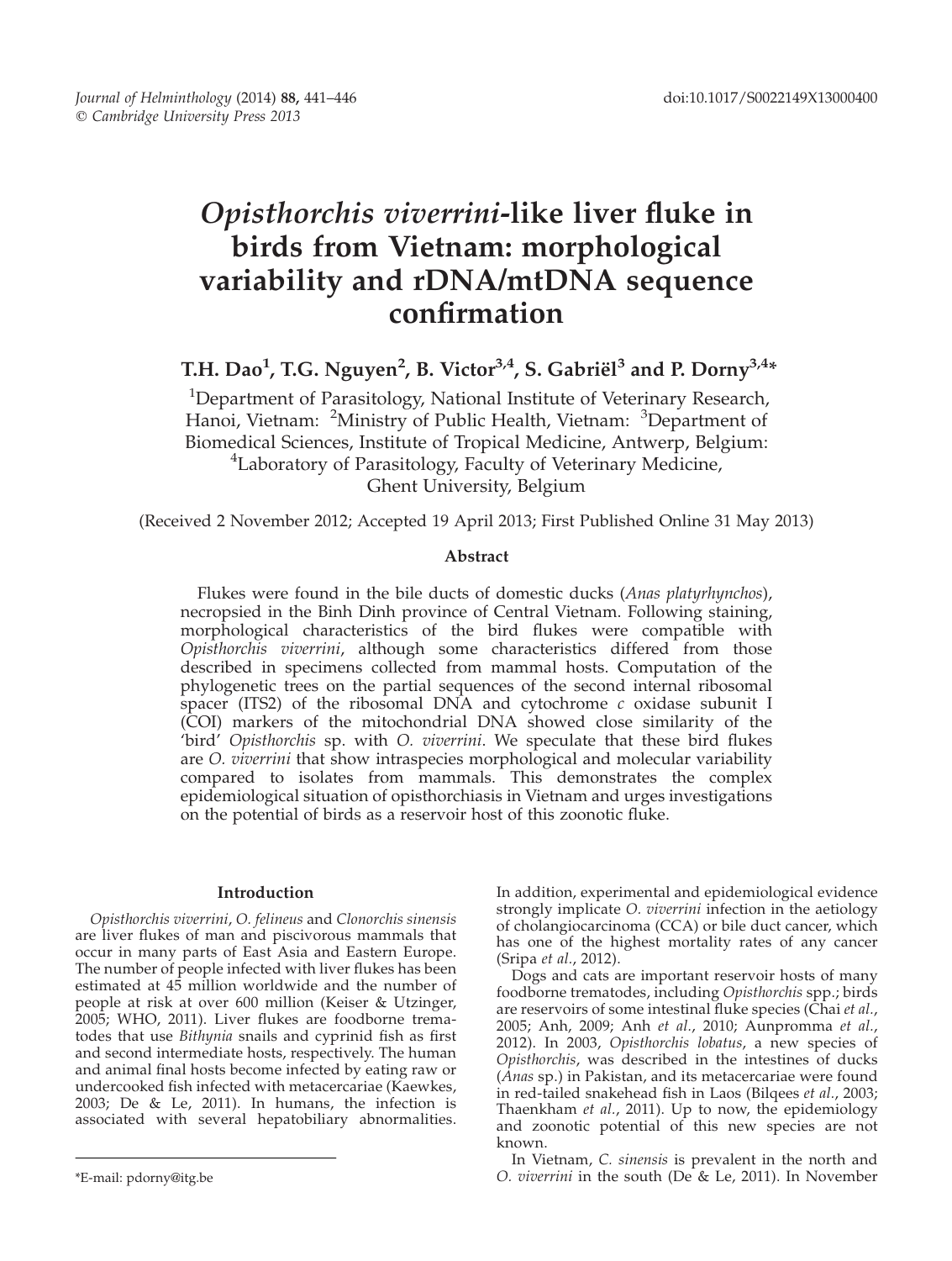<span id="page-1-0"></span>2009, a small Opisthorchis-like fluke was found during routine necropsy in the bile ducts of domestic ducks in Binh Dinh province, in the south central coast region of Vietnam that is endemic for O. viverrini. Opisthorchis spp. had previously never been recorded in birds in Vietnam.

The objective of this study was to establish the taxonomic status of this fluke using morphological and molecular methods.

## Materials and methods

## Collection and examination of flukes

Twenty-five adult worms were collected in November 2011 from the bile ducts of two naturally infected domestic ducks (Anas platyrhynchos) during routine necropsy. The ducks originated from Phu My district, Binh Dinh province, Central Vietnam (14.005-14.024/N, 108.057–109.017'E).

Eleven worms were flattened between glass slides, fixed in polyvinyl alcohol–fixative–adhesive (AFA) solution and stained with Semichon's acetic carmine solution, before being cleared in xylene and mounted in DPX mountant on a glass slide. Stained worms were examined under a light microscopy: the shape and the sizes of the body, internal organs, suckers and eggs, and the ratios of body length to body width, and egg length to egg width, were taken into account for morphological examination. The identification key of the Opisthorchiidae family - Opisthorchis genus (Bray et al., 2008) and morphological descriptions from several authors (Bilqees et al., 2003; Kaewkes, 2003; Thaenkham et al., 2011; Mordvinov et al., 2012) were used to compare morphological characteristics of the duck worms with that of liver flukes from humans and other mammals.

## Molecular analysis

Genetic markers used in this study include sequences of the second internal ribosomal spacer (ITS-2) and the

cytochrome c oxidase subunit I (COI) of the mitochondrial DNA, obtained by polymerase chain reaction (PCR) and sequencing.

Total genomic DNA was extracted from a single piece of adult worms using the commercial Gentra Puregene Kit, according to the manufacturer's instructions (Qiagen GmbH, Hilden. Germany). Amplification was done from  $5 \mu l$  of the extracted genomic DNA, using  $0.4 \mu l$  of each primer: 3S: (5'-GGTACCGGTGGATCACTCGGCTCGTG-3') and BD2 (5'-TATGCTTAAATTCAGCGGGT-3') for the ITS2 marker (Bowles et al., 1993) and COI-OV-Hap-F (5'-GGGTTYGGTATRRTKAGWCAC-3') and COI-OV-Hap-R (5'-AAACCAAGTRTCATGMAACAAAG-3') for the COI marker (Thaenkham et al., 2007), and 0.2  $\mu$ l of GoTaq<sup>®</sup> DNA polymerase (Promega, Madison, Wisconsin, USA), plus  $1.65 \mu$ l of MgCl<sub>2</sub> 25 mM and 0.2 $\mu$ l deoxynucleoside triphosphates (dNTP) in a total volume of  $25 \mu$ l. The PCR amplification was performed as follows:  $40$  cycles at  $94^{\circ}$ C for 15s for denaturation; annealing  $45s$  at  $50^{\circ}$ C with primers BD2 and 3S and at  $52^{\circ}$ C with primers COI-Ov-Hap-F and -R; extension at  $72^{\circ}$ C for 45 s, final extension at  $72^{\circ}$ C for 10 min. Then,  $5 \mu$ l of each PCR product was electrophoresed on agarose  $2\%$  in  $0.5 \times$  TBE buffer at 100 V for 20 min and visualized under ultraviolet light.

Next, PCR amplicons of both markers were purified on a column using  $\dot{Q}$ IAquick<sup>®</sup> PCR Purification Kit (Qiagen), cloned in JM109 Cells of the  $pGEM^{\circledR}$  T Vector Systems Kit (Promega) and sent to the VIB Genetic Service Facility (University of Antwerp, Belgium) for sequencing. The obtained DNA sequences were edited with BioEdit (Hall, 1999), BLASTed on NCBI and aligned with sequences from O. viverrini, O. lobatus, O. felineus and C. sinensis (table 1).

DNA sequences were aligned with the MAFFT L-INS-I algorithm (v7.029b; Katoh & Standley, 2013). Phylogenetic trees were created with the MAFFT server (http://mafft. cbrc.jp/alignment/server/phylogeny.html) using neighbour joining (NJ; all gap-free sites) and bootstrap resampling set to 1000. The amino acid sequence was derived from the COI DNA sequences using transeq (Rice et al., 2000) to verify whether changes in the DNA also resulted in amino acid changes.

Species COI (gi numbers) ITS2 (gi numbers) Opisthorchis viverrini gij316992170jgbjHQ328542.1j gij316992179jgbjHQ328548.1j gi|316992172|gb|HQ328543.1| gi|316992180|gb|HQ328549.1|<br>gi|316992174|gb|HQ328544.1| gi|316992181|gb|HQ328550.1|  $g$ i $|316992181|gb$ HQ328550.1  $\vec{g}$ i|46411094| $\vec{g}$ b|AY584735.1| Opisthorchis lobatus gi|316992164|gb|HQ328539.1| gi|316992176|gb|HQ328545.1| gi|316992166|gb|HQ328540.1| gi|316992177|gb|HQ328546.1|<br>gi|316992168|gb|HQ328541.1| gi|316992178|gb|HQ328547.1| gi|316992178|gb|HQ328547.1| Opisthorchis felineus gil151175844lgb|EF688123.1| gil151175869|gb|EF688140.1|<br>|gil151175852lgb|EF688127.1| gil151175871|gb|EF688142.1 gij151175852jgbjEF688127.1j gij151175871jgbjEF688142.1j gil151175854|gb|EF688128.1| gil151175865|gb|EF688136.1|<br>gil238625314|gb|FJ965384.1| gil151175872|gb|EF688143.1| Clonorchis sinensis gil238625314lgblFJ965384.1| gil151175872lgblEF688143.1|<br>|gil238625328lgblFJ965391.1| gil151175873lgblEF688144.1| gi|151175873|gb|EF688144.1| Bird Opisthorchis sp. VN11 (this study) VN1 (this study) VN1 (this study) VN2 (this study) VN12 (this study)

Table 1. DNA sequences of four Opisthorchis spp. and Clonorchis sinensis used for the alignment and construction of the phylogenetic trees.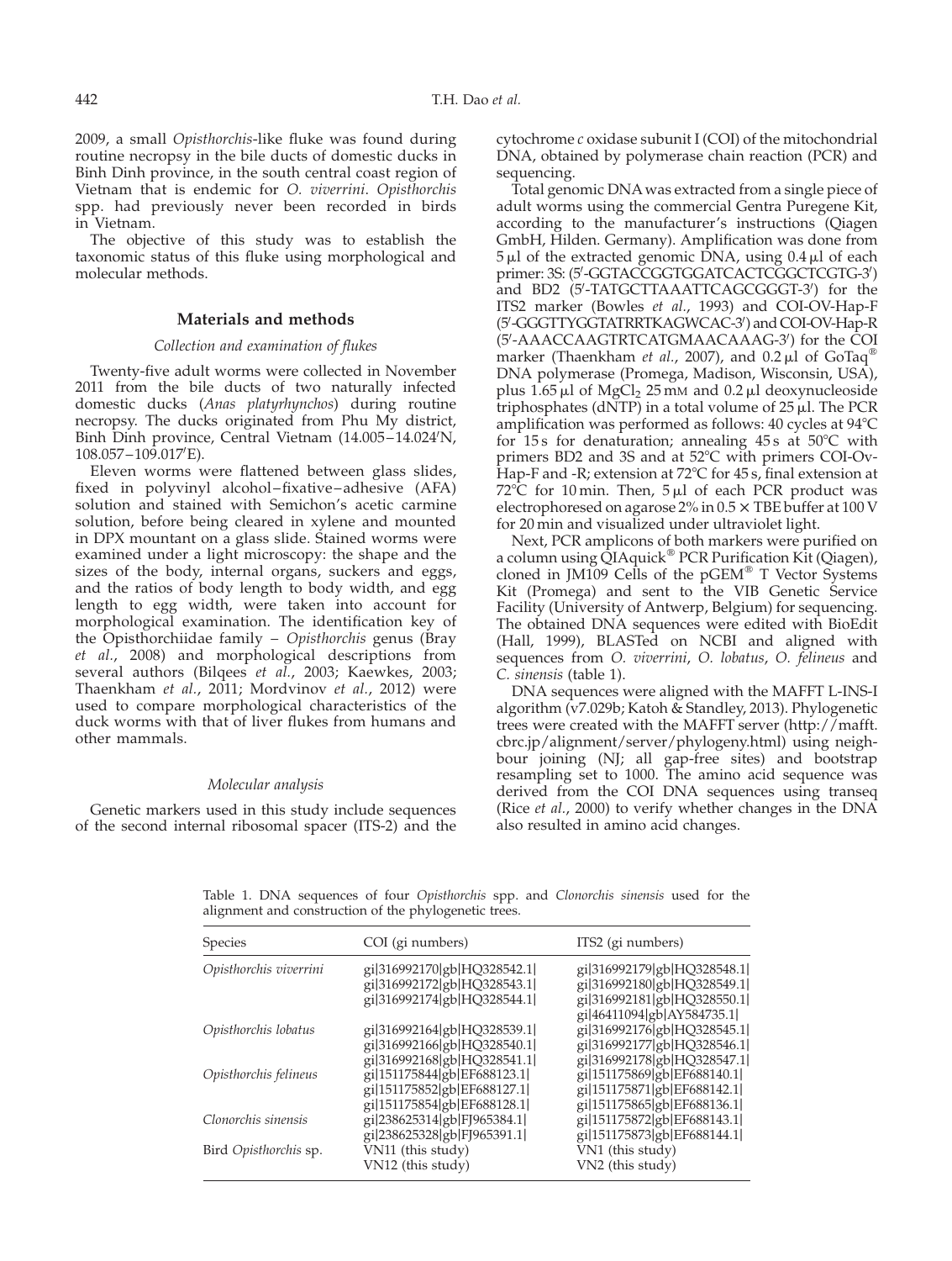|                                 | Opisthorchis sp. in ducks       | O. viverrini in man           | O. viverrini in cat          | O. viverrini in hamster          |
|---------------------------------|---------------------------------|-------------------------------|------------------------------|----------------------------------|
| Body length $\times$ width (mm) | $6.0 - 9.2 \times 1.4 - 2.2$    | $6.5 - 12.0 \times 1.5 - 1.7$ | $4.9 - 6.3 \times 1.4 - 1.7$ | $4.2 - 7.0 \times 1.2 - 1.8$     |
| Length/width ratio              | $4.1 - 4.3$                     | $4.4 - 7.1$                   | $3.6 - 3.7$                  | $3.5 - 3.9$                      |
| Oral sucker (OS)                | $187 - 284 \times 243 - 306$    | No data                       | $150 \times 180 - 200$       | $160 - 240 \times 100 - 220$     |
| Ventral sucker (VS)             | $214 - 349 \times 274 - 349$    | No data                       | $180 - 200$                  | $160 - 260$                      |
| VS/OS ratio                     | 1.36                            | No data                       | 1.30                         | 1.39                             |
| <b>Testes</b>                   | $4-5$ deep lobes                | $4-5$ deep lobes              | $4-5$ deep lobes             | $4-5$ deep lobes                 |
| Anterior testis                 | $622 - 1060 \times 1078 - 1277$ | No data                       | $300 - 360 \times 390 - 450$ | $300 - 520 \times 260 - 420$     |
| Posterior testis                | $690 - 1195 \times 989 - 1538$  | No data                       | $350 - 400 \times 420$       | $320 - 480 \times 260 - 400$     |
| Ovary                           | 3 deep lobes                    | 3 deep lobes                  | 3 deep lobes                 | 3 deep lobes                     |
|                                 | $291 - 677 \times 459 - 848$    | No data                       | $400 - 500 \times 340 - 450$ | $240 - 500 \times 240 - 360$     |
| Egg $(in$ utero $)$             | $23 - 27 \times 12 - 15$        | $25 - 29 \times 13 - 16$      | $25 \times 10$               | $12.5 - 22.5 \times 10.0 - 17.5$ |
| Egg length/width ratio          | 1.85                            | 1.86                          | 2.50                         | 1.27                             |

<span id="page-2-0"></span>Table 2. Morphological and morphometric comparison (in  $\mu$ m unless stated) of *Opisthorchis* sp. in ducks and *O. viverrini* in a man (Sohn et al., 2011), cat (Le, 2000) and hamster (Thaenkham et al., 2011); all flukes are lanceolate in shape.

#### Results

#### Morphological analysis

Based on Opisthorchis-specific morphological features, such as the presence of two extra-caecal chains of vitelline glands, running between the ventral sucker and the anterior or posterior testes, and the location of the ovary in the posterior third of the body, the duck fluke is to be classified as an Opisthorchis species. The duck fluke differs in a number of morphological characteristics from O. felineus and C. sinensis, such as the location of the uterus, which overlaps the ventral sucker entirely or partially, and the shape of the testes, which is lobate in Opisthorchis spp. and dendritic in C. sinensis.

The morphological characteristics of the liver flukes of ducks are compatible with those of O. viverrini in human hosts, cats and an experimental hamster model (Mas-Coma & Bargues, 1997; Le, 2000; Kaewkes, 2003; Sohn et al., 2011) (table 2 and fig. 1). The body of the flukes is transparent and lanceolate; the ventral sucker is larger than the oral sucker, located in the anterior quarter of the body; the uterus, packed with oval-shaped eggs, loops irregularly between the ventral sucker and the ovary; the three-lobed ovary locates slightly submedian or median



Fig. 1. Intraspecific morphological variation of Opisthorchis viverrini in different hosts: (A) Opisthorchis sp. in birds from Vietnam; (B) schematic drawing of an *Opisthorchis* sp. in birds from Vietnam; (C) O. viverrini in a hamster (Sohn et al., 2011); (D) O. viverrini in a man from Cambodia (Sohn et al., 2011); (E) O. viverrini in a cat from Vietnam (Le, 2000). Scale bar = 1 mm.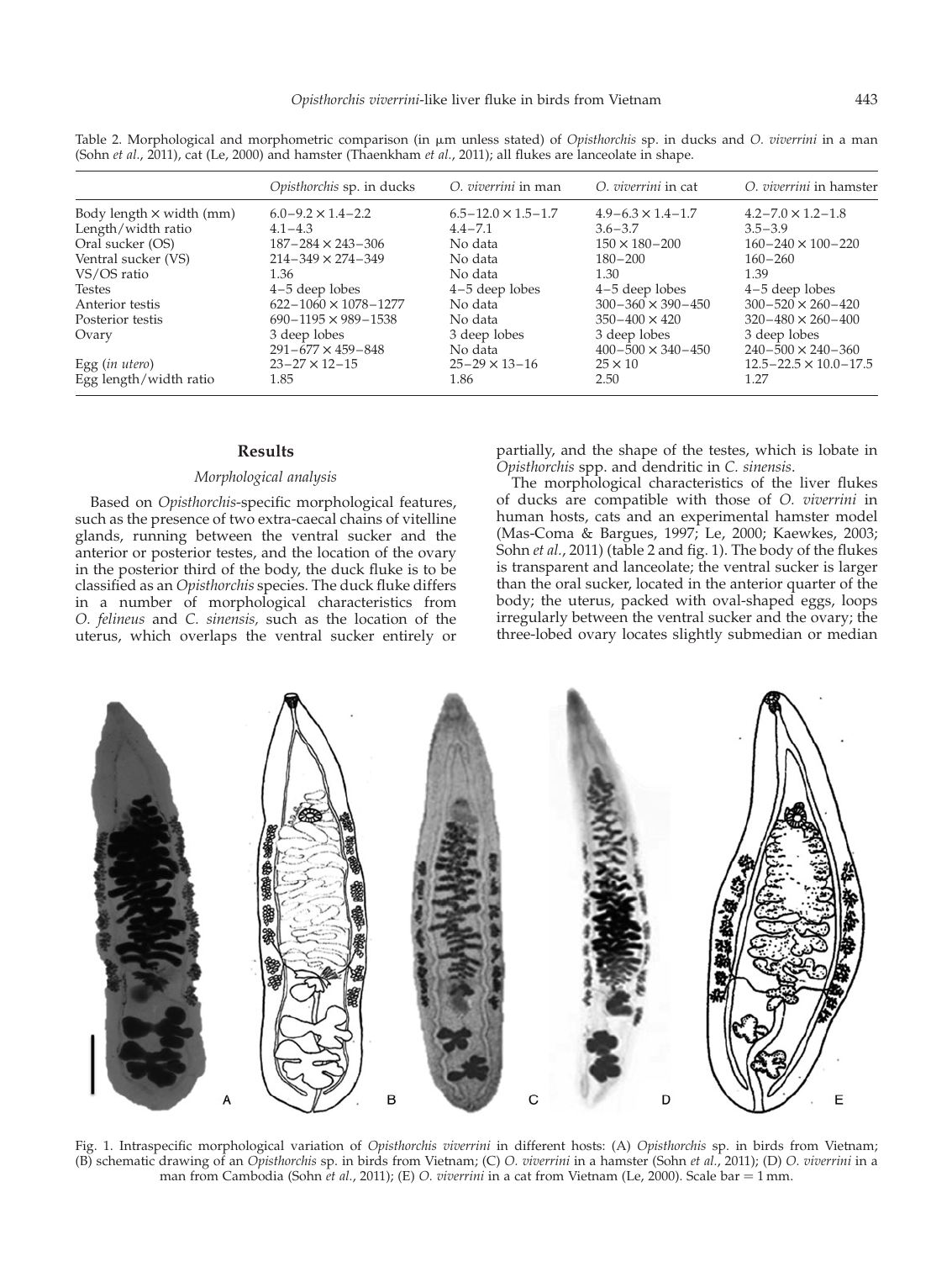in the posterior third of the body; the seminal receptacle is voluminous, sited posteriorly to the ovary. The testes are large and located one after the other (tandem) with their extremities deeply lobed; they occupy almost the entire posterior body's width, overlapping both caeca laterally. The posterior testis is bigger than the anterior one. The excretory bladder lies posteriorly to the testes. The vitelline glands form two chains extra-caecally, and they extend between the ventral sucker and the testis. The caeca end blind in the posterior part of the body.

However, morphometric data of the liver fluke of ducks are larger than those of O. viverrini in mammal hosts, except for the body length ([table 2\)](#page-2-0). The testes of the bird fluke are two to four times larger. Although the size of the oral and ventral suckers of the bird fluke is considerably larger, ratios of ventral to oral sucker are similar, with values of 1.36, 1.30 and 1.39 for bird flukes and O. viverrini in cat and hamster, respectively. The ratio of uterus egg length/width of the bird fluke is similar to that of O. viverrini in humans (ratio  $= 1.85$  and 1.86, respectively). This ratio is higher in cat (ratio  $= 2.5$ ) and lower in hamster (ratio  $= 1.27$ ) flukes. These morphological variations may fall into the intraspecific variability of O. viverrini in different hosts.

## Molecular analysis

BLASTN analysis and MAFFT alignments of VN1 and VN2 (ITS-2) showed a high degree of identity to the other O. viverrini sequences. A total of two mismatches (positions 145 and 329) and two gaps (six nucleotides) were observed. BLASTN reports 99.4% identity (no gaps, 355 aligned bases) and 97.8% identity (2 gaps, 361 aligned bases).

BLASTN analysis of VN11 and VN22 (COI) revealed a lower degree of identity to the other O. viverrini sequences, ranging from 89.3 to 90.6%. No gaps were observed, but BLASTN reported mutations all over the DNA sequence as well as 2–3 unaligned bases. The many mutations that were observed in the DNA sequences resulted in 3–5 amino acid changes.

Analysis of the ITS-2 and COI phylogenetic trees reveals close resemblance between O. viverrini, O. lobatus and the unknown species; however, in both cases, the unknown species is always in a separate clade (figs 2 and 3).

## Discussion

Morphological examination and gene analysis of the liver flukes found in ducks in Central Vietnam show close similarity with O. viverrini and O. lobatus. Based on genetic analysis of isolates from different geographical areas, O. viverrini may be divided into at least two or six cryptic species; however, morphological variations within the species were not described until now (Sithithaworn et al., 2007; Laoprom et al., 2009). In this study, we found some morphometric differences between the flukes of ducks and O. viverrini isolated from cat, human and hamster ([fig. 1,](#page-2-0) [table 1](#page-1-0)). In other trematode species, such as Fasciola hepatica, the final host species may influence both the morphology and the morphometric characteristics of adult worms and eggs, and the genetic characteristics (Valero et al., 2001). In our study, analysis of the partial sequence of ITS2 of the rDNA, shows very close resemblance (97.4–99.4%) between the duck fluke and O. viverrini. On the mtDNA COI marker, a lower degree of identity between the duck fluke and published sequences of *O. viverrini* was found  $(\sim 90\%)$ .

Although the observed differences in morphology and COI and ITS-2 DNA sequences may suggest that the liver flukes are a separate species in the Opisthorchis genus, they may also be due to adaptation of O. viverrini to a new/different host and the differences are then to be considered intra-specific variations.

Further studies should be done to demonstrate the life cycle of this O. viverrini-like species in birds and to investigate whether it could be transmitted to mammals.



Fig. 2. Phylogenetic tree of the partial DNA sequences of ITS2 from the Opisthorchis sp. in ducks and O. viverrini, O. lobatus, O. felineus and Clonorchis sinensis sequences submitted to GenBank ([table 1](#page-1-0)).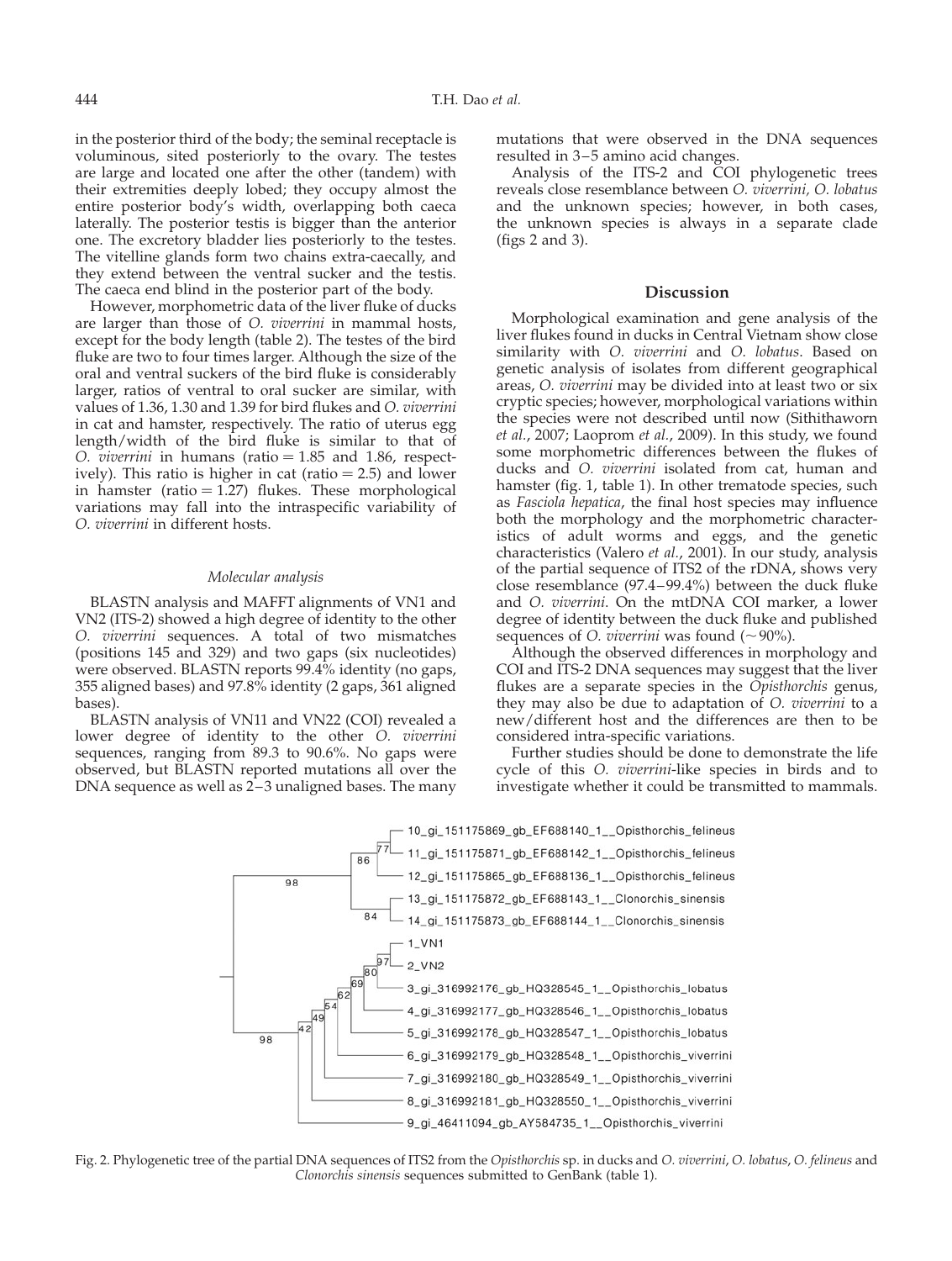Opisthorchis viverrini-like liver fluke in birds from Vietnam 445



Fig. 3. Phylogenetic tree of the partial DNA sequences of CO1 from the Opisthorchis sp. in ducks and O. viverrini, O. lobatus, O. felineus and Clonorchis sinensis sequences submitted to GenBank ([table 1](#page-1-0)).

If that is the case, it would render this parasitic infection much more difficult to control. Indeed, birds could then act as a reservoir and migrate over long distances, easily bringing the infection to new areas. Hence, a large survey of O. viverrini in birds should be carried out.

# Acknowledgements

We would like to thank the Japanese Government through the JJ/WBGSP (Joint Japan/World Bank Graduate Scholarship Program) and the Belgian Government through the DGD (Belgium Directorate-General for Development) scholarship for financial support. Mr Ko De Witte (Institute of Tropical Medicine, Antwerp, Belgium) and Ms Tran Thi Lam Ha (Sub-Animal Health Department of Binh Dinh province, Vietnam) are thanked for technical and logistic support.

## References

- Anh, N.T. (2009) Fishborne zoonotic trematodes in domestic animals and their role in the transmission to cultured fish in North Vietnam. PhD Thesis, Department of Veterinary Disease Biology, University of Copenhagen, Denmark.
- Anh, N.T., Madsen, H., Dalsgaard, A., Phuong, N.T., Thanh, D.T. & Murrell, K.D. (2010) Poultry as reservoir hosts for fishborne zoonotic trematodes in Vietnamese fish farms. Veterinary Parasitology 169, 391–394.
- Aunpromma, S., Tangkawattana, P., Papirom, P., Kanjampa, P., Tesana, S., Sripa, B. & Tangkawattana, S. (2012) High prevalence of Opisthorchis viverrini infec-

tion in reservoir hosts in four districts of Khon Kaen Province, an opisthorchiasis endemic area of Thailand. Parasitology International **61**, 60–64.

- Bilqees, F.M., Shabbir, I. & Parveen, S. (2003) Neometorchis lobatum gen. n. sp. n. (Trematoda: Opisthorchiidae, Metorchinea) from the bird Anas sp. from Kalri Lake, Sindh. Proceedings of Parasitology  $36$ ,  $7-12$ .
- Bowles, J., Hope, M., Tiu, W.U., Liu, X. & McManus, D.P. (1993) Nuclear and mitochondrial genetic markers highly conserved between Chinese and Philippine Schistosoma japonicum. Acta Tropica 55, 217–229.
- Bray, R.A., Gibson, D.I. & Jones, A. (2008) Keys to the Trematoda, Volume 3. 848 pp. Wallingford, CABI and New York, Oxford University Press.
- Chai, J., Murrell, K.D. & Lymbery, A. (2005) Fish-borne parasitic zoonoses: status and issues. International Journal for Parasitology 35, 1233–1254.
- De, N.V. & Le, T.H. (2011) Human infections of fish-borne trematodes in Vietnam: prevalence and molecular specific identification at an endemic commune in Nam Dinh province. Experimental Parasitology 129, 355-361.
- Hall, T.A. (1999) BioEdit: a user-friendly biological sequence alignment editor and analysis program for window 95/98/NT. Nucleic Acids Symposium Series 41, 95–98.
- Kaewkes, S. (2003) Taxonomy and biology of liver flukes. Acta Tropica 88, 177–186.
- Katoh, K. & Standley, D.M. (2013) MAFFT Multiple Sequence Alignment Software Version 7: improvements in performance and usability. Molecular Biology and Evolution 30, 772–780.
- Keiser, J. & Utzinger, J. (2005) Emerging foodborne trematodiasis. Emerging Infectious Diseases 11, 1507–1514.